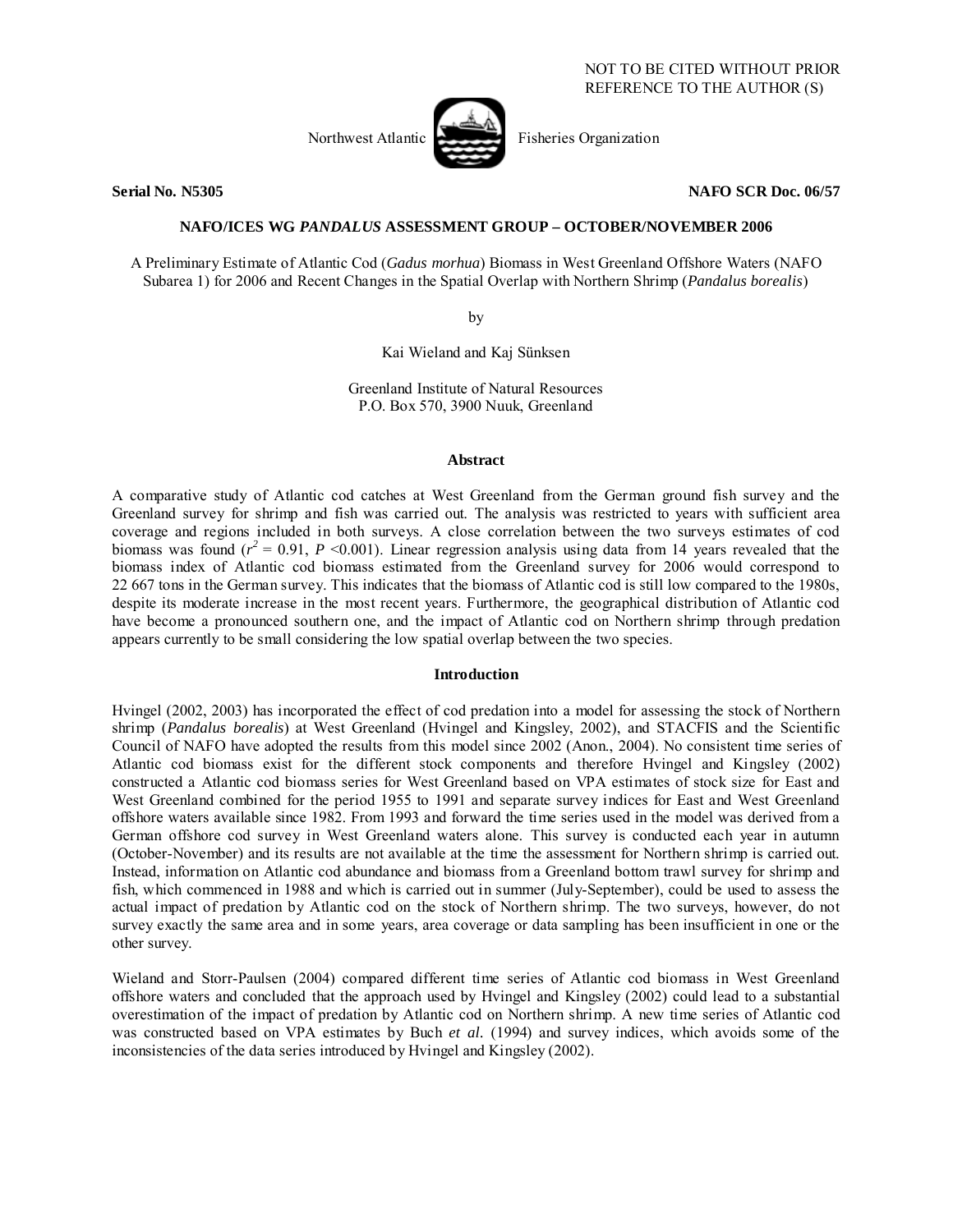This paper presents an update of a comparison of Atlantic cod biomass estimates from the Greenland survey for shrimp and fish and the German ground fish survey from the last year (Storr-Paulsen and Wieland, 2005). It provides a preliminary estimate of Atlantic cod biomass in West Greenland waters for 2006 that is comparable to the biomass indices from previous years for the area covered by the German survey. Furthermore, the paper examines changes in the spatial overlap between Atlantic cod and Northern shrimp and suggests an alternative time series of Atlantic cod biomass for consideration in the assessment of Northern shrimp.

### **Materials and Methods**

The Greenland bottom trawl survey for shrimp and fish covers the offshore areas at West Greenland and has been conducted from 1988-2005. The area has been expanded through time and since 1992 the survey has covered the area between 72°30'N and 59°15'N (NAFO Division 1A-1F) from the 3 nautical mile limit to the 600 m depth contour (Fig. 1) and the inshore area Disko Bay. The survey area is divided into NAFO Divisions, which are further subdivided into four depth strata ( $\leq$ 150 m, 151-200 m, 201-400 m and 401-600 m). The survey was originally designed as a shrimp survey and sampling of fish data was not complete in the period 1988-1991. Since 1992 the sampling of fish has improved and it is now considered as a combined survey for shrimp and fish (Sünksen *et al*., 2005). The survey is designed as a stratified random trawl survey with a minimum of two hauls per stratum. The sampling period is July to September and throughout the entire time period the survey has been conducted by the Greenland Institute of Natural Resources with the research trawler RV *Paamiut.* Shrimp trawls with a high (10- 12 m) vertical opening have been used, which were equipped with a heavy bobbin chain ground gear until 2004 (Skjervøy trawl) or a rockhopper bobbin/rubber disc ground gear since 2005 (Cosmos 2600 trawl). Towing speed has always been about 2.5 knots (see Wieland and Bergström, 2006 for further details on the survey design).

The German survey is as a stratified random groundfish survey covering the shelf area outside the 3 nautical mile limit and the continental slope down to a depth of 400 m off East and West Greenland between 67°00'N and 59°00'N (ICES area 14 and NAFO Div. 1B-1F, Fig. 1). The Institute for Sea Fisheries, Germany, has conducted this survey annually since 1982. The primary target is cod, and the fishing gear used is a groundfish trawl rigged with a heavy ground gear. Towing speed is 4 knots. The survey provides swept area estimates of abundance (by age) and biomass (all ages pooled) for the East and the West Greenland offshore component, which form the primary basis for the evaluation of the status of the offshore cod stock (ICES, 2006).

Area coverage was incomplete in one or the other surveys the following years and areas:

- NAFO Div. 1A and 1BN have always been covered by the Greenland survey only,
- the southern NAFO Div. 1E and 1F were not included in the Greenland survey prior to 1992 and in 1993, respectively,
- the northern areas, i.e. NAFO Div. 1B and/or 1C, were not covered in the German survey in 1995, 2001 to 2003 and 2005,
- the number of stations was considered to be insufficient in the German survey in NAFO Div. 1F in 1993, 1999 and 2002, and in NAFO Div. 1D in 1995 and 2002.

Consequently, new annual indices of Atlantic cod abundance and biomass were calculated for the Greenland survey for all years since 1992 excluding areas for which no corresponding data have been available from both surveys.

Final factors for converting cod catches from 2005 and 2006 made with the Cosmos trawl to Skjervøy catches from the period 1998-2004 are yet not available. Therefore the 2005 and 2006 estimates were converted preliminarily to the old trawl standard using a size-independent conversion of total catches (Sünksen *et al*., 2006) and an adjustment for the smaller average swept area fished with the old trawl:

$$
Cod_{Skjervgy} = 1/1.78 * 1.15 * Cod_{Cosmos} = 0.65 * Cod_{Cosmos}
$$

The major difference between the two trawls is the ground gear, and Lewy *et al*. (2004) reported a conversion factor of about 0.5 in such a case, which is close to the value used here.

The changes in the geographical distribution of Atlantic cod and Northern shrimp were examined using both data from the fishery and from the two surveys described above. Commercial catches reported by NAFO Division have been available for Atlantic cod from Horsted (2000) for the period 1953-1991 and for Northern shrimp from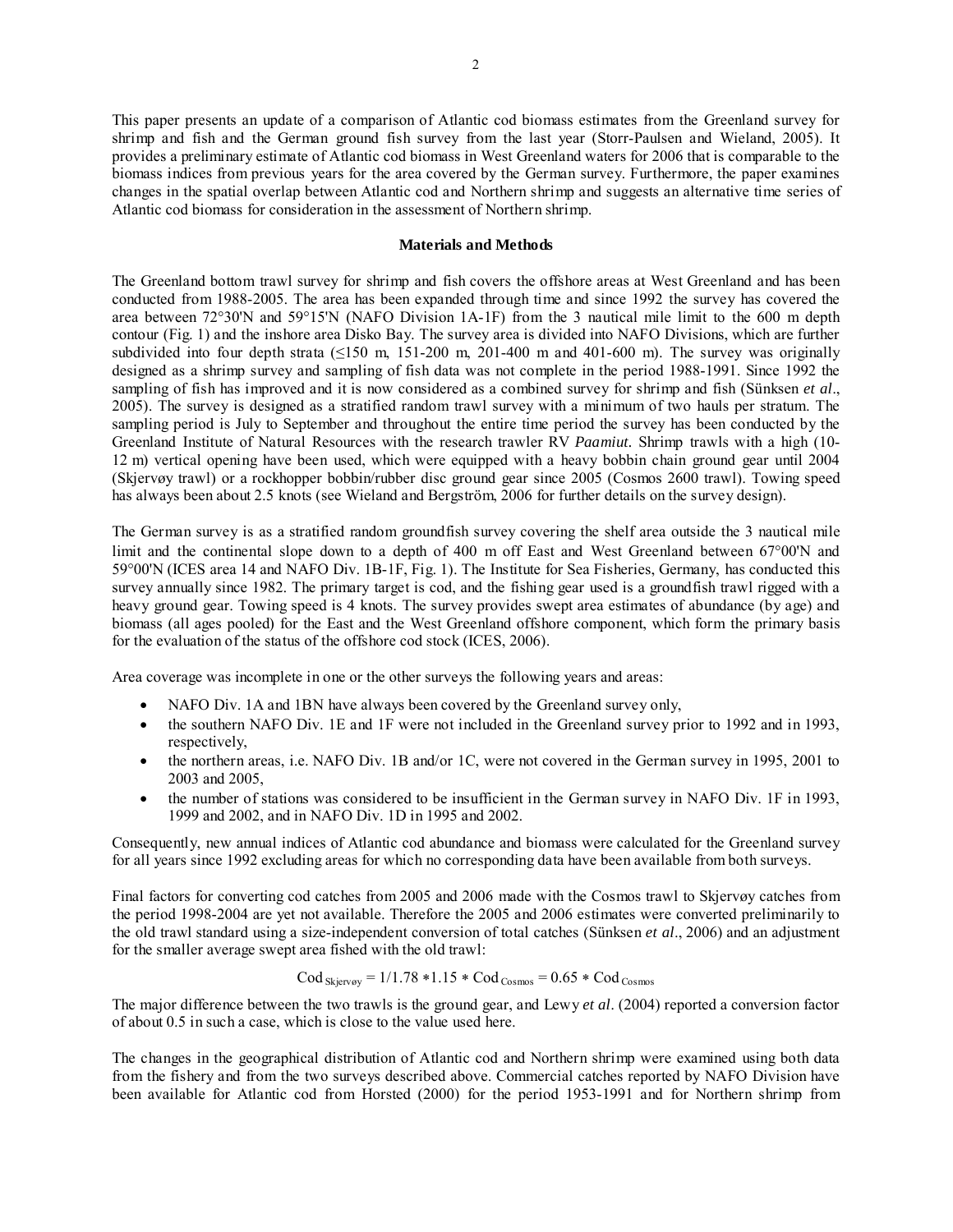Kingsley and Hvingel (2005) for the period 1975-2005. These values were used to calculate mean latitude of the catches based on the mid of the geographical boundaries of the NAFO Statistical Areas (Fig. 1) weighted by the aggregated catches. Here, the northern limit of NAFO Div. 1A was set to 73°00'N and the southern limit of NAFO Div. IF was set to 59°30'N considering the main distributional range of the fishery for the two species.

Wieland *et al.* (in prep.) have recently applied a geostatistical tool, the global index of collocation (GIC) developed by Bez and Rivoirard (2000), to examine the spatial overlap of Atlantic cod and Northern shrimp based on georeferenced survey data. These results were used to establish a regression between the GIC and the mean latitude of survey biomass of Atlantic cod. This relationship was used to estimate GIC values back in time, i.e. for the periods in which only commercial catch data by NAFO Division and no survey data by set were available or the survey appeared to insufficient due to poor area coverage either in the German or the Greenland survey.

## **Results and Discussion**

Atlantic cod biomasses estimated from the Greenland survey were considerably below the estimates from the German survey in the overlapping years and area, and different trawl types and towing speeds might be the major causes for this. Despite some differences between the two surveys at the upper biomass levels, highly significant correlations ( $r^2 = 0.91$ ,  $P \le 0.001$ , n = 14) between the two data series were found, and the equation obtained by linear regression on a log-log scale (Fig. 2) is:

$$
log (Cod \text{ biomass}_{German \, Survey}) = 1.0046 + 0.7953 * log (Cod \, biomass_{Greenland \, Survey})
$$

Figure 3 shows the geographical distribution of Atlantic cod recorded in the Greenland survey for shrimp and fish in 2006. Dense aggregations of Atlantic cod were found in NAFO Div. 1D, 1E and 1F. In addition, fairly high densities were found in many of the stations taken in NAFO Div. 1C and the southern part of NAFO Div. 1B. This was not the case for stations taken north from the area that is usually covered by the German groundfish survey. Overall estimates of Atlantic cod biomass are 26 718 tons for the entire surveyed area and 25 256 tons for the reduced area that corresponds to the German survey. Taking into account the change of the trawl in the Greenland survey, the latter value converts to 16 340 tons.

The regression equation derived from the comparison of the German and the Greenland survey in the previous years gives an estimate of Atlantic cod biomass for 2006 of 22 667 tons in NAFO Div. 1B (south of 67°N) to 1F. This value is quite similar to the index for 2005 derived from the German survey and indicates that the level of Atlantic cod biomass is still much below what has been observed in late 1980s (Fig. 4).

Mean latitude of Atlantic cod landings declined slowly by about 1° latitude from the mid 1950s until the late 1970s followed by a rapid decrease from about 63 to 60°N during the 1980s (Fig. 5a). Mean latitude of Northern shrimp landings fluctuated between 67 and 68°N until the end of the 1980s before a southward extension of the fishery occurred. For the most recent years, mean latitude of survey estimates of stock biomass indicates a pronounced southern distribution of Atlantic cod and a northward shift in the distribution of Northern shrimp (Fig. 5b). Consequently, the spatial overlap between the two species decreased considerably in the years after 2000 indicated by a decline of values of the global index of collocation (GIC) from about 0.5 in the late 1990s to 0.1 in 2005 and 0.2 in 2006 (Fig. 5c). A significant relationship between the GIC and the mean latitude of Atlantic cod survey biomass was found (Fig. 6a). Applying this relationship to the estimates of mean latitude of Atlantic cod landings GIC values between 0.6 and 0.7 were obtained for the years before 1980. This suggests a much higher spatial overlap between Atlantic cod and Northern shrimp throughout most of the earlier years than observed in the past decade (Fig. 6b), and the moderate increase in Atlantic cod biomass in the most recent appears to be almost negligible in respect to predation on Northern shrimp considering the low spatial overlap between the two species (Table 1).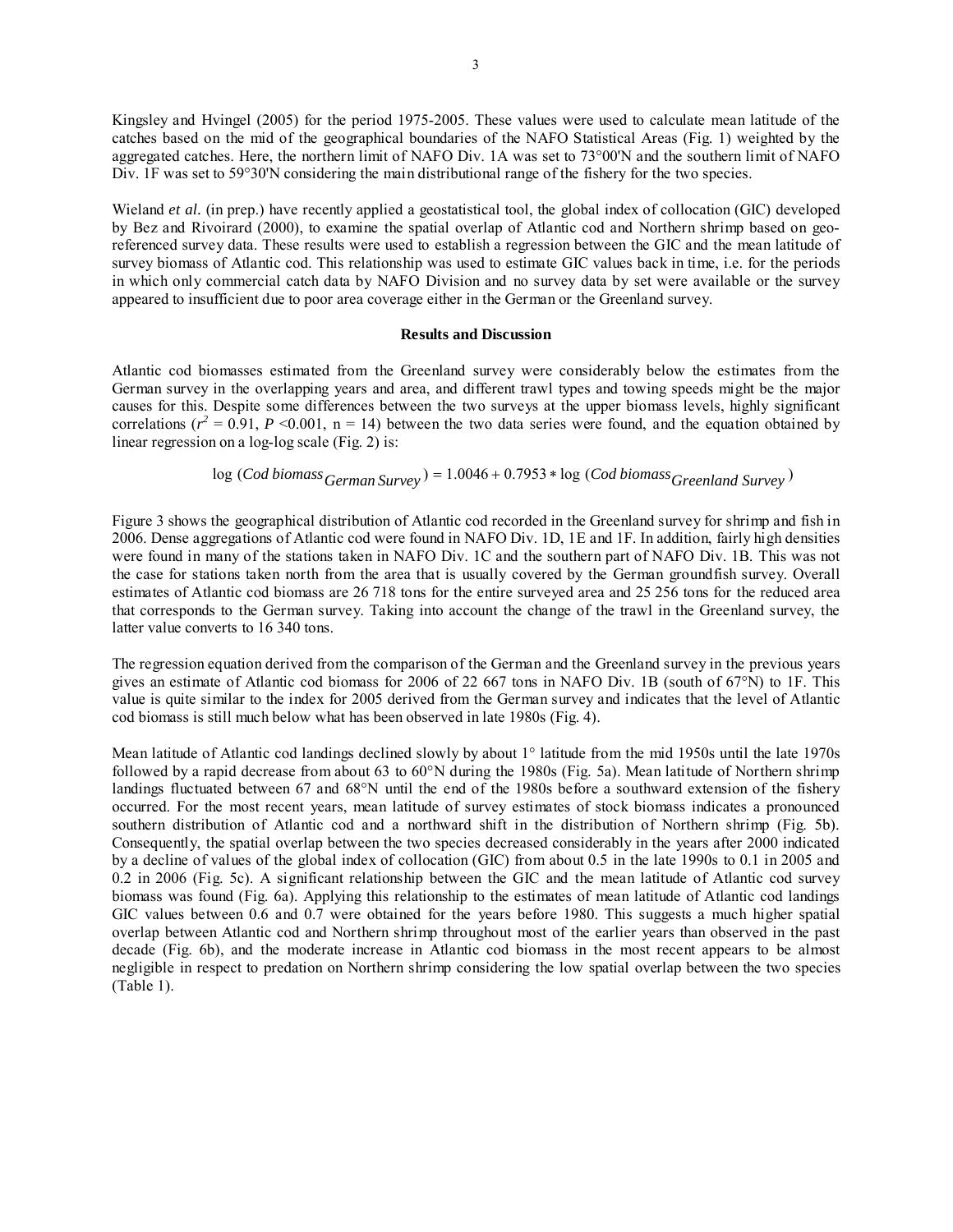### **Acknowledgements**

Jörg Appel (Institute for Sea Fisheries Hamburg) provided the geo-referenced data for Atlantic cod from the German groundfish survey, and we would like to thank him and his colleagues Dr. Manfred Stein and Dr. Hans-Joachim Rätz involved in the German groundfish survey for their cooperation.

### **References**

- ANON. 2004. Scientific Council Meeting –October/November 2004. *NAFO SCS Doc*., No. 20, Serial No. N5061.
- BEZ, N., and J. RIVOIRARD. 2000. Indices of collocation between populations. In: Checkley, DM, Hunter, LR, Motos, L, van der Lingen, CD (eds.). Report of a workshop on the use of the Continuous Underway Fish Egg Sampler (CUFES) for mapping spawning habitats of pelagic fish. GLOBEC Report 14: 48-52.
- BUCH, E, S.A. HORSTED, and H. HOVGÅRD. 1994. Fluctuations in the occurrence of cod in Greenland waters and their possible causes. ICES Marine Science Symposia 198: 158-174.
- HORSTED, S.A. 2000. A review of the cod fisheries at Greenland, 1910-1995. Journal of Northwest Atlantic Fishery Science 28: 1-112.
- HVINGEL, C. 2002. Assessment, prediction and risk analysis of stock development: Shrimp off West Greenland, 2002. *NAFO SCR Doc*., No. 157, Serial No. N4786.
- HVINGEL, C. 2003. Assessment, prediction and risk analysis: Stock development and production of northern shrimp off West Greenland. *NAFO SCR Doc*., No. 73, Serial No. N4912.
- HVINGEL, C., and M. C. S. KINGSLEY. 2002. A framework for the development of management advice on a shrimp stock using a Bayesian approach. *NAFO SCR Doc*., No. 158, Serial No. N4787.
- ICES. 2006. Report of the North Western Working Group. *ICES C.M. Doc*., No. 2006/ACFM:26, 612 pp.
- KINGSLEY, M.C.S, HVINGEL, C. 2005. The fishery for Northern shrimp (P*andalus borealis*) off West Greenland, 1970-2005. *NAFO SCR Doc*., No. 83, Serial No. N5188.
- LEWY, P., J.R. NIELSEN and H. HOVGÅRD. 2004. Survey gear calibration independent pf spatial fish distribution. Canadian Journal of Fisheries and Aquatic Science 61: 636-647.
- SÜNKSEN, K., M. STORR-PAULSEN, and O. JØRGENSEN. 2005. Biomass and abundance of demersal fish stocks off West Greenland estimated from the Greenland shrimp survey, 1988-2005. *NAFO SCR Doc*., No. 28, Serial No. N5247.
- STORR-PAULSEN, M., and K. WIELAND. 2005. A preliminary estimate of cod biomass (*Gadus morhua*) biomass in West Greenland offshore waters (NAFO Subareas 0+1) in 2005. *NAFO SCR Doc*., No. 73, Serial No. N5178.
- WIELAND, K., and M. STORR-PAULSEN, 2004. A comparison of different time series of Atlantic cod (*Gadus morhua*) biomass at West Greenland and their potential use for the assessment of Northern Shrimp (*Pandalus borealis*) in NAFO Subarea 1. *NAFO SCR Doc*., No. 71, Serial No. N5051.
- WIELAND, K., and B. BERGSTRÖM, 2006. Results of the Greenland Bottom Trawl Survey for Northern shrimp (P*andalus borealis*) off West Greenland (NAFO Subarea 1 and Division 0A), 1988-2006. *NAFO SCR Doc*., No. 58, Serial No. N5306.
- WIELAND, K., M. STORR-PAULSEN, and K. SÜNKSEN. in prep. Recent changes in the effect of predators on stock size and recruitment of Northern shrimp (*Pandalus borealis*) in West Greenland waters. Submitted to *J. Northw. Atl. Fish. Sci.* (Proceedings of the NAFO Symposium on " Environmental and Ecosystem Histories in the Northwest Atlantic – What Influences Living Marine Resources ? ", Dartmouth, 13 – 15 September 2006).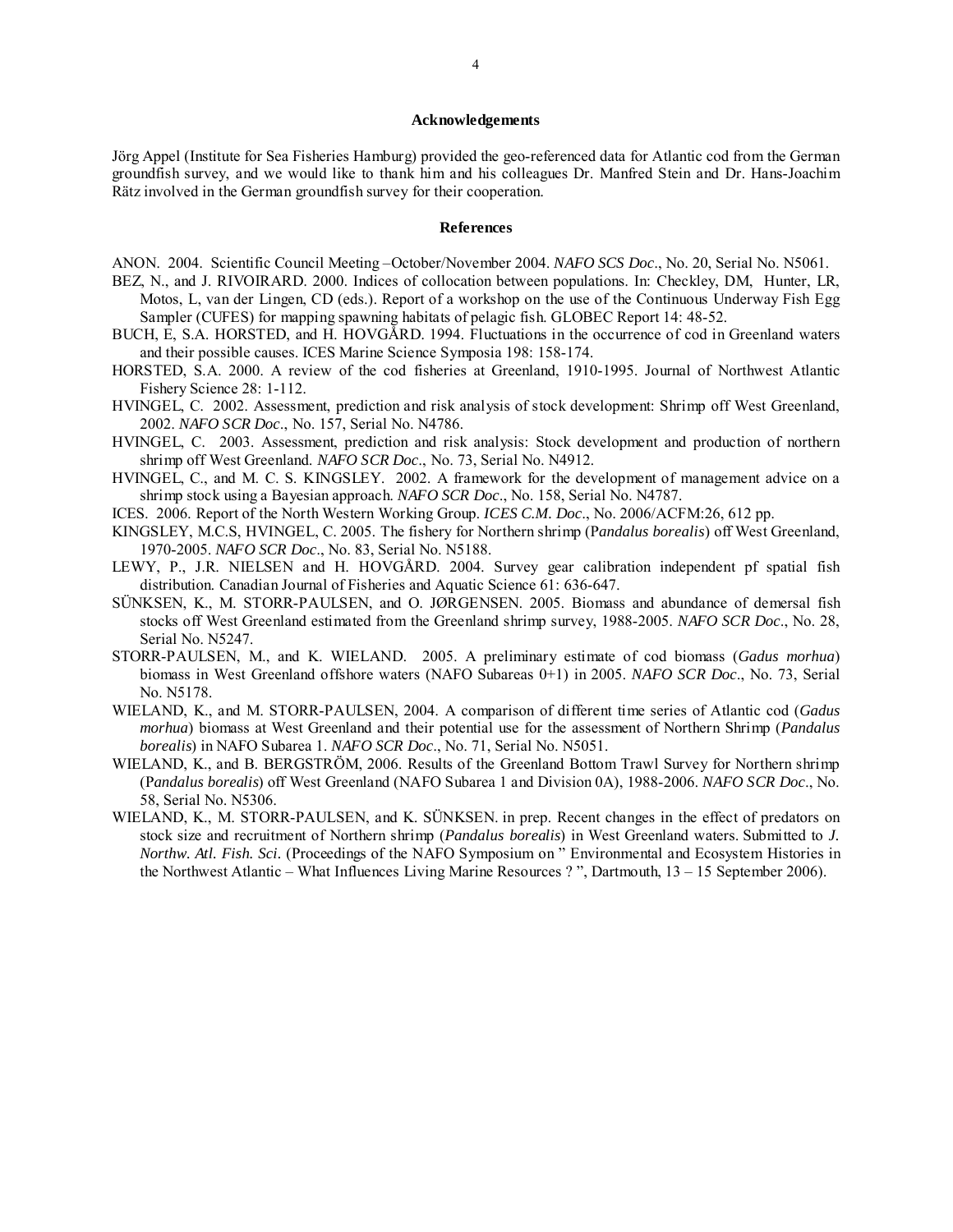|              | Cod biomass                  | <b>VPA</b><br>VPA and survey<br>Survey |                  | Spatial overlap<br>GIC Cod - Shr |                | 'effective'<br>Cod |
|--------------|------------------------------|----------------------------------------|------------------|----------------------------------|----------------|--------------------|
| Year         |                              |                                        |                  |                                  |                |                    |
|              | (Buch et al. 1984)<br>4076.5 | (ICES 2006)                            | combined *       | observed                         | 'estimated'    | biomass            |
| 1950         |                              |                                        | 4076.5           |                                  |                |                    |
| 1951         | 3722.9                       |                                        | 3722.9           |                                  |                |                    |
| 1952         | 3285.7                       |                                        | 3285.7           |                                  |                |                    |
| 1953<br>1954 | 2855.3<br>2848.3             |                                        | 2855.3           |                                  | 0.662<br>0.669 | 1891.5<br>1905.0   |
| 1955         | 2731.4                       |                                        | 2848.3           |                                  | 0.666          |                    |
| 1956         | 2298.7                       |                                        | 2731.4<br>2298.7 |                                  | 0.663          | 1818.3<br>1523.1   |
| 1957         | 2037.5                       |                                        | 2037.5           |                                  | 0.659          | 1343.3             |
| 1958         | 1866.2                       |                                        | 1866.2           |                                  | 0.656          | 1223.4             |
| 1959         | 1687.7                       |                                        | 1687.7           |                                  | 0.670          | 1130.5             |
| 1960         | 1823.1                       |                                        | 1823.1           |                                  | 0.667          | 1215.5             |
| 1961         | 1793.9                       |                                        | 1793.9           |                                  | 0.666          | 1195.0             |
| 1962         | 1469.2                       |                                        | 1469.2           |                                  | 0.669          | 983.2              |
| 1963         | 1328.4                       |                                        | 1328.4           |                                  | 0.660          | 876.9              |
| 1964         | 1327.6                       |                                        | 1327.6           |                                  | 0.656          | 871.6              |
| 1965         | 1345.3                       |                                        | 1345.3           |                                  | 0.667          | 897.0              |
| 1966         | 1254.9                       |                                        | 1254.9           |                                  | 0.667          | 837.5              |
| 1967         | 1167.5                       |                                        | 1167.5           |                                  | 0.659          | 769.5              |
| 1968         | 904.9                        |                                        | 904.9            |                                  | 0.638          | 577.5              |
| 1969         | 637.4                        |                                        | 637.4            |                                  | 0.621          | 395.7              |
| 1970         | 442.2                        |                                        | 442.2            |                                  | 0.574          | 253.8              |
| 1971         | 372.8                        |                                        | 372.8            |                                  | 0.603          | 224.6              |
| 1972         | 283.0                        |                                        | 283.0            |                                  | 0.657          | 186.0              |
| 1973         | 179.5                        |                                        | 179.5            |                                  | 0.640          | 114.9              |
| 1974         | 132.1                        |                                        | 132.1            |                                  | 0.640          | 84.5               |
| 1975         | 108.5                        |                                        | 108.5            |                                  | 0.632          | 68.5               |
| 1976         | 228.8                        |                                        | 228.8            |                                  | 0.596          | 136.4              |
| 1977         | 251.7                        |                                        | 251.7            |                                  | 0.592          | 149.1              |
| 1978         | 253.5                        |                                        | 253.5            |                                  | 0.655          | 165.9              |
| 1979         | 217.3                        |                                        | 217.3            |                                  | 0.654          | 142.1              |
| 1980         | 240.4                        |                                        | 240.4            |                                  | 0.658          | 158.1              |
| 1981         | 178.3                        |                                        | 178.3            |                                  | 0.626          | 111.6              |
| 1982<br>1983 | 190.9<br>134.0               | 128.5<br>82.4                          | 190.9            |                                  | 0.538<br>0.470 | 102.6<br>62.9      |
| 1984         | 79.0                         | 25.6                                   | 134.0<br>79.0    |                                  | 0.493          | 38.9               |
| 1985         | 51.7                         | 35.7                                   | 51.7             |                                  | 0.497          | 25.7               |
| 1986         | 38.4                         | 86.7                                   | 38.4             |                                  | 0.530          | 20.3               |
| 1987         | 466.7                        | 638.6                                  | 466.7            |                                  | 0.616          | 287.5              |
| 1988         | 481.2                        | 608.0                                  | 481.2            |                                  | 0.625          | 300.8              |
| 1989         | 403.2                        | 333.9                                  | 403.2            |                                  | 0.344          | 138.8              |
| 1990         |                              | 34.4                                   | 34.3             |                                  | 0.229          | 7.9                |
| 1991         |                              | 5.2                                    | 5.1              |                                  | 0.262          | 1.3                |
| 1992         |                              | 0.6                                    | 0.6              |                                  | 0.543          | 0.3                |
| 1993         |                              | 0.4                                    | 0.4              | 0.633                            | 0.648          | 0.2                |
| 1994         |                              | 0.1                                    | 0.1              | (0.356)                          | 0.612          | 0.1                |
| 1995         |                              | 0.1                                    | 0.1              | (0.120)                          | 0.392          | 0.0                |
| 1996         |                              | 0.4                                    | 0.4              | 0.280                            |                | 0.1                |
| 1997         |                              | 0.3                                    | 0.3              | 0.490                            |                | 0.1                |
| 1998         |                              | 0.1                                    | 0.1              | 0.390                            |                | 0.1                |
| 1999         |                              | 0.2                                    | 0.2              | 0.496                            |                | 0.1                |
| 2000         |                              | 0.6                                    | 0.6              | 0.643                            |                | 0.4                |
| 2001         |                              | 2.7                                    | 2.7              | 0.462                            |                | 1.2                |
| 2002         |                              | 2.1                                    | 2.1              | 0.278                            |                | 0.6                |
| 2003         |                              | 2.3                                    | 2.3              | 0.398                            |                | 0.9                |
| 2004         |                              | 6.3                                    | 6.3              | 0.257                            |                | 1.6                |
| 2005         |                              | 25.2                                   | 25.2             | 0.074                            |                | 1.9                |
| 2006         |                              |                                        | 22.7             | 0.220                            |                | 5.0                |

| TABLE 1. Time series of Atlantic cod biomass (*: using mean VPA to survey ratio based on Wieland and Storr-Paulsen, |  |  |  |  |  |  |  |
|---------------------------------------------------------------------------------------------------------------------|--|--|--|--|--|--|--|
| (2004).                                                                                                             |  |  |  |  |  |  |  |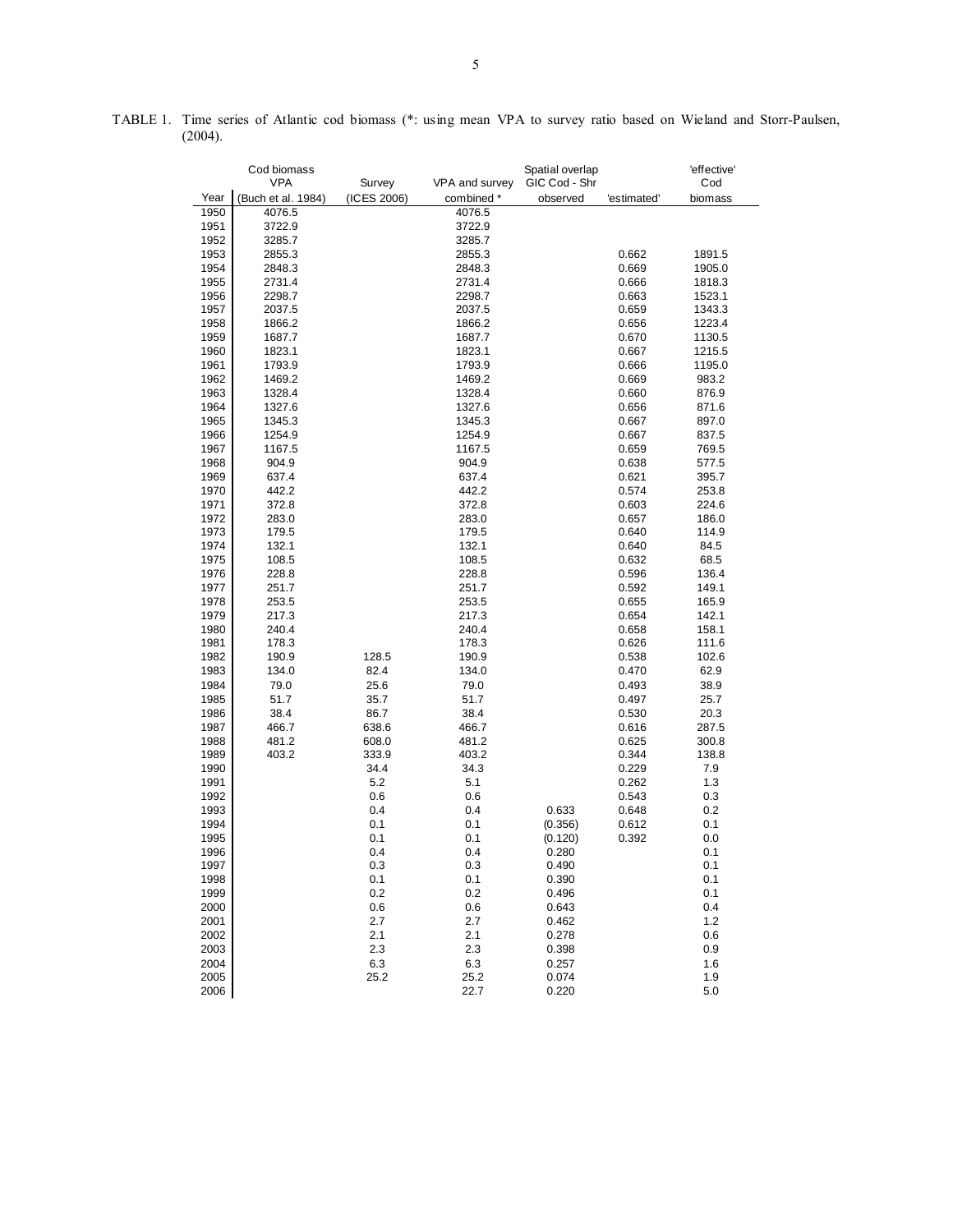

Fig. 1. Survey coverage for the Greenland fish and shrimp survey and the German ground fish survey in West Greenland offshore waters. (\*: NAFO Div. 1B and 1C were not covered by the German survey in 1995, in 2001 to 2003 and in 2005).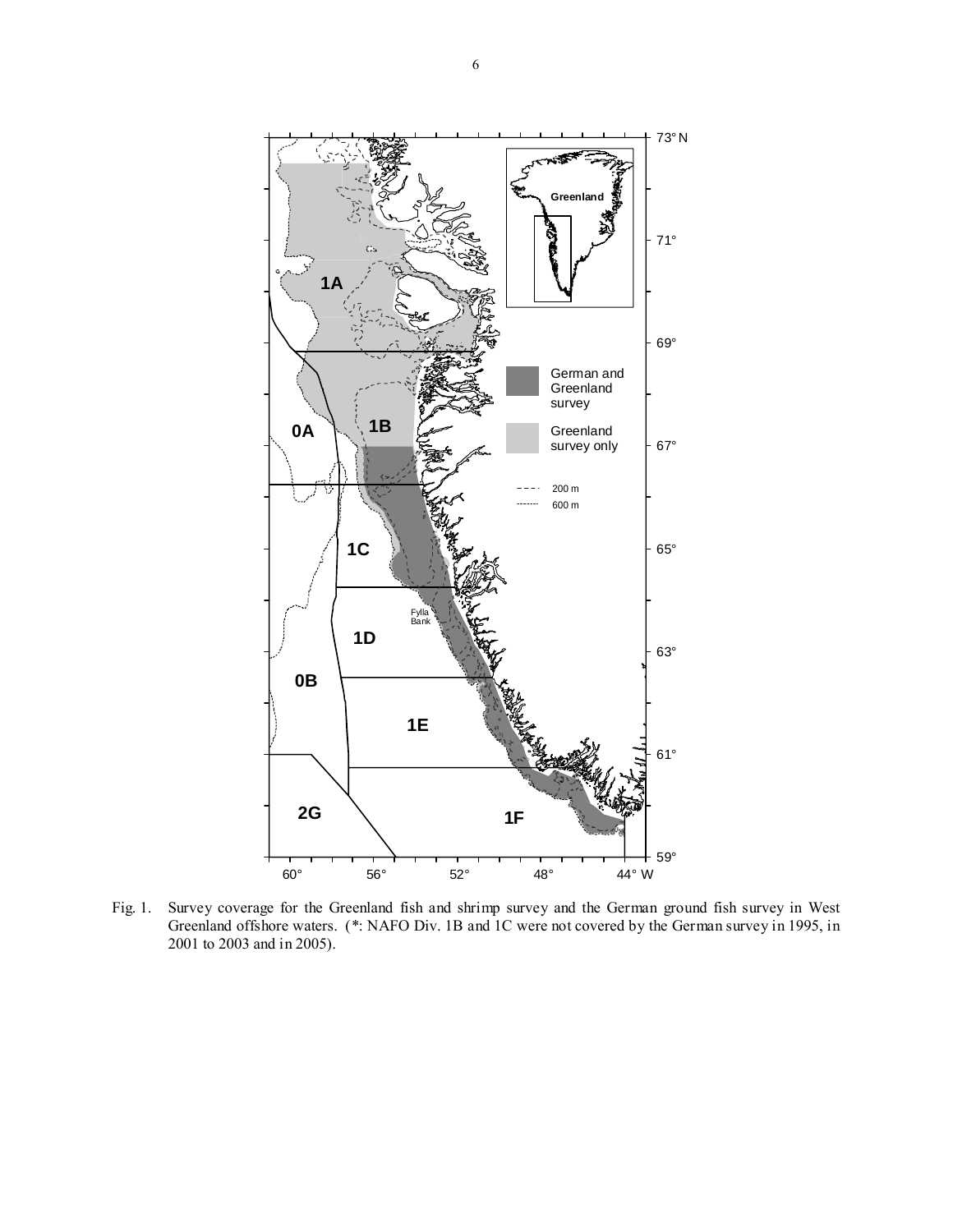

Fig. 2. Relationship between estimates of cod biomass in the overlapping area of the German groundfish survey and the Greenland Bottom Trawl Survey, 1992-2005. Dashed and dotted lines indicate limits of the 95% confidence and prediction intervals, respectively.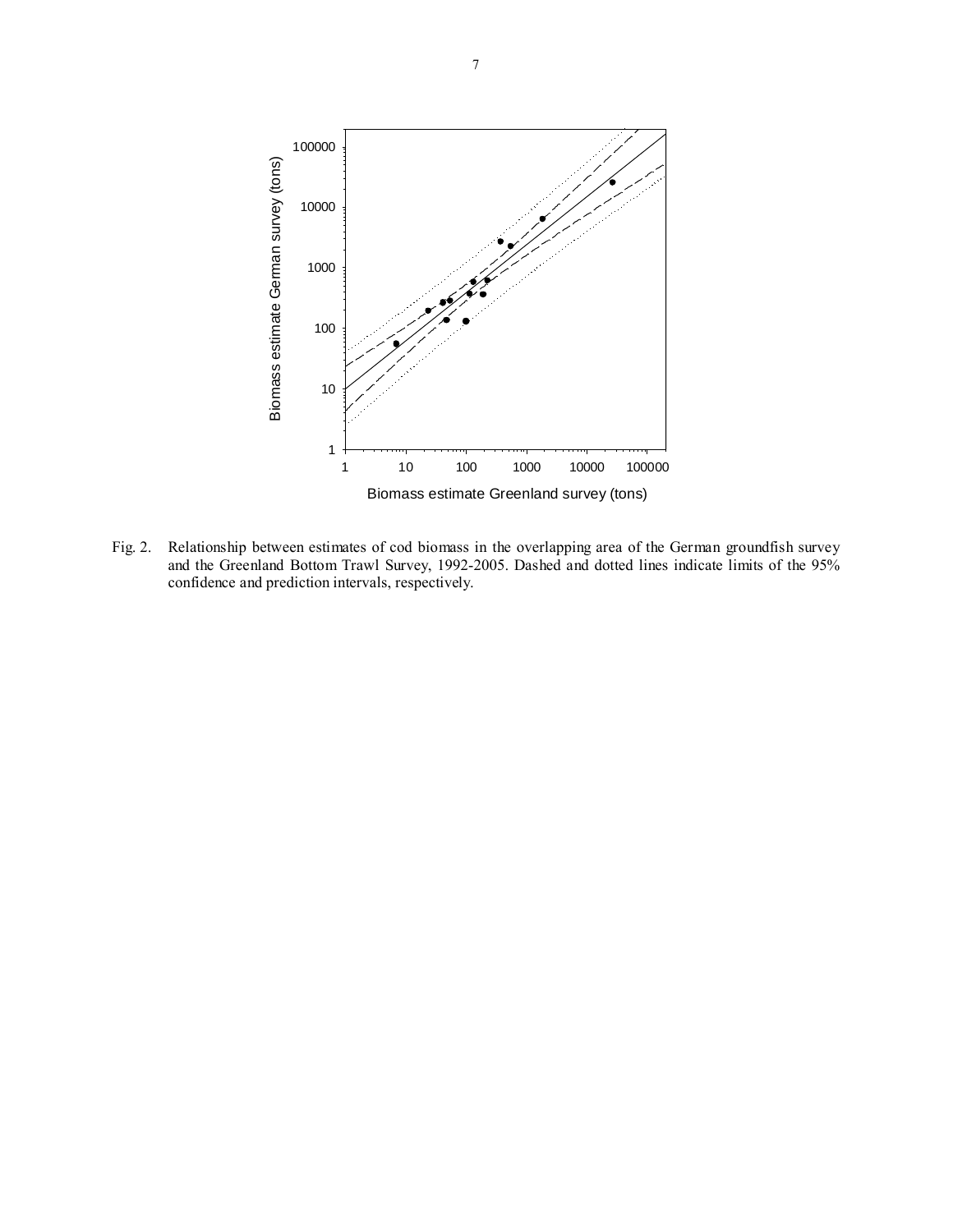

Fig. 3. Geographical distribution of cod density (in kg/h) in the Greenland Bottom Trawl Survey in 2006. Numbers in parentheses denotes number of tows.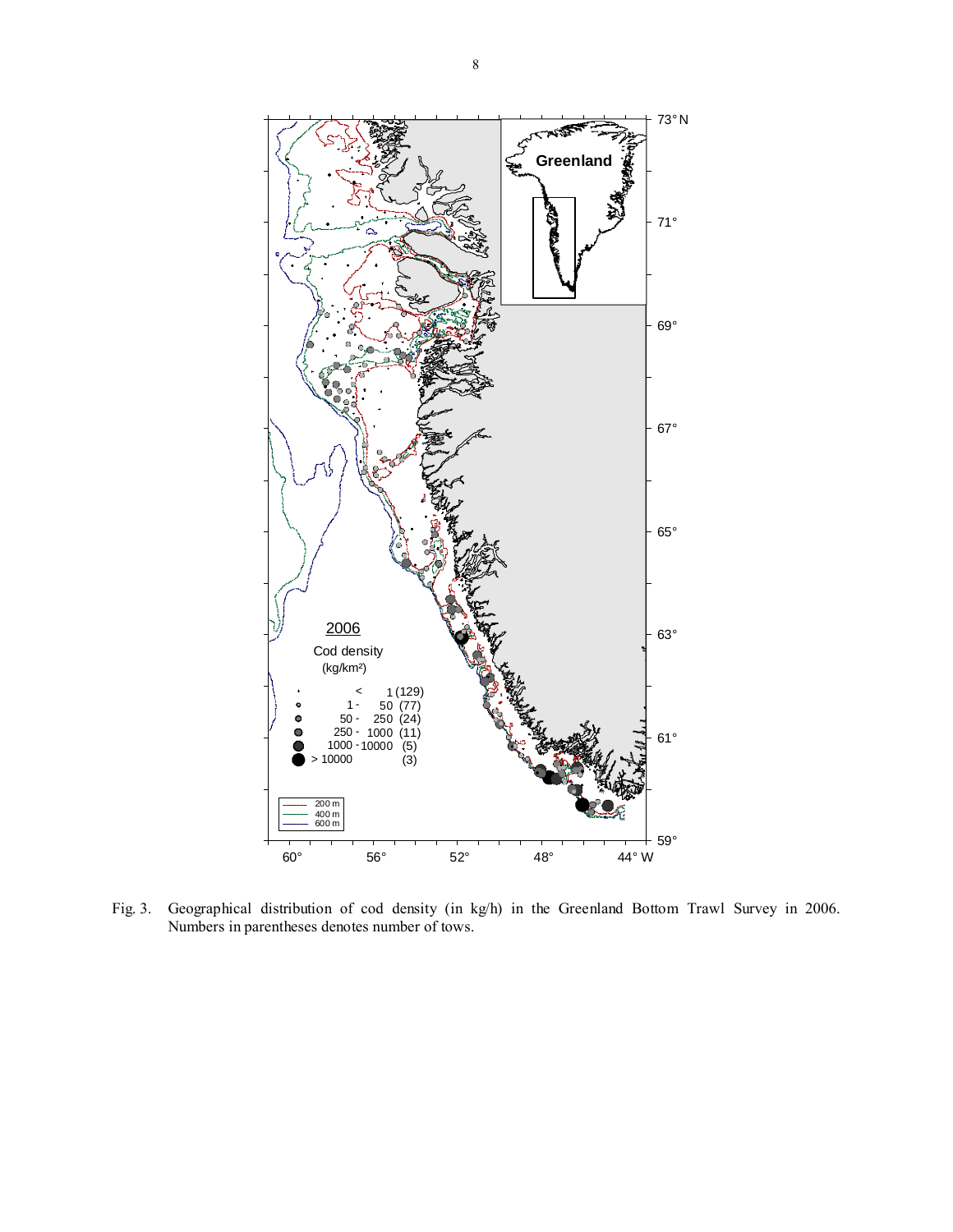

Fig. 4. Survey indices of Atlantic cod biomass for West Greenland offshore waters, 1982-2006 (1982-2005: original estimates from the German groundfish survey; 2006: estimate based on the Greenland Bottom Trawl Survey).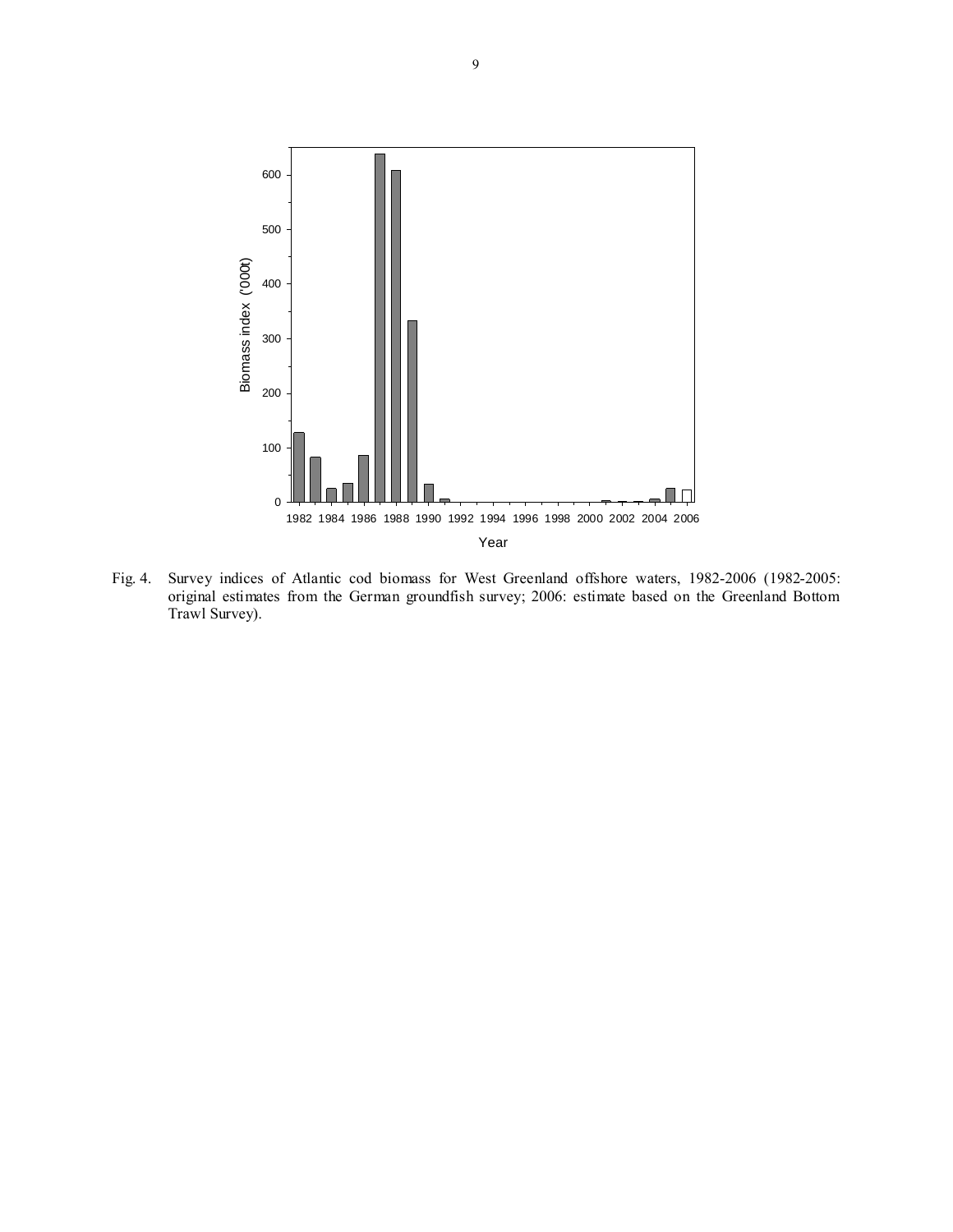

Fig. 5. Time series of mean latitude of commercial catches and survey biomass for Atlantic cod and Northern shrimp, and the global index of collocation (GIC) for the two species based on the survey data (German survey for Atlantic cod and Greenland survey for Northern shrimp, 2006: Greenland survey for both species).